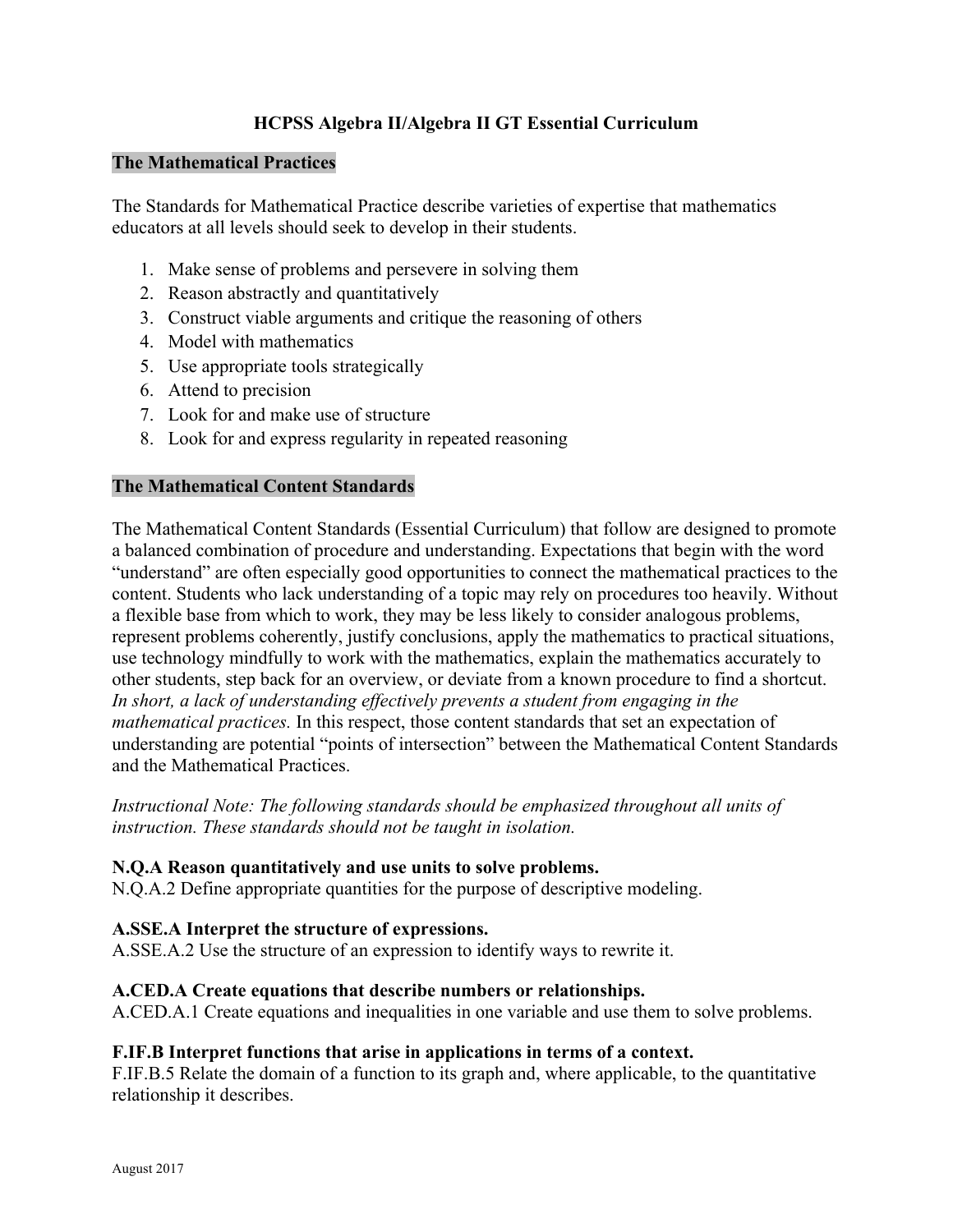F.IF.B.6 Calculate and interpret the average rate of change of a function (presented symbolically or as a table) over a specified interval. Estimate the rate of change from a graph.

### **S.ID.B Summarize, represent, and interpret data on quantitative variables.**

S.ID.B.6 Represent data on two quantitative variables on a scatter plot, and describe how the variables are related.

- a. Fit a function to the data; use functions fitted to data to solve problems in the context of the data. Use given functions or choose a function suggested by the context. Emphasize linear, exponential, and quadratic models.
- b. Informally assess the fit of a function by plotting and analyzing residuals.

### **Unit 1: Introduction to Families of Functions**

#### **F.IF.B. Interpret functions that arise in applications in terms of a context.**

**F.IF.B.4** For a function that models a relationship between two quantities, interpret key features of graphs and tables in terms of the quantities, and sketch graphs showing key features given a verbal description of the relationship. *Key features include: intercepts; intervals where the function is increasing, decreasing, positive, or negative; relative maximums and minimums; symmetries; end behavior; and periodicity.\* .* **(Note: Emphasize the selection of a model based on the context and behavior of the data.)** 

#### **S.ID.B Summarize, represent, and interpret data on quantitative variables.**

S.ID.B.6 Represent data on two quantitative variables on a scatter plot, and describe how the variables are related.

- a. Fit a function to the data; use functions fitted to data to solve problems in the context of the data. *Use given functions or choose a function suggested by the context. Emphasize linear and exponential models.*
- b. Informally assess the fit of a linear function by plotting and analyzing residuals.
- c. Fit a linear function for a scatter plot that suggests a linear association.

**F.IF.C Analyze functions using different representations. F.IF.C.9** Compare properties of two functions each represented in a different way (algebraically, graphically, numerically in tables, or by verbal descriptions). *For example, given a graph of one quadratic function and an algebraic expression for another, say which has the larger maximum.* 

#### **Unit 2: Expanding Understanding of Quadratic Functions**

#### **F.IF.C Analyze functions using different representations**

F.IFC.8 Write a function defined by an expression in different but equivalent forms to reveal and explain different properties of the function.

a. Use the process of factoring and completing the square in a quadratic function to show zeros, extreme values, and symmetry of the graph, and interpret these in terms of a context.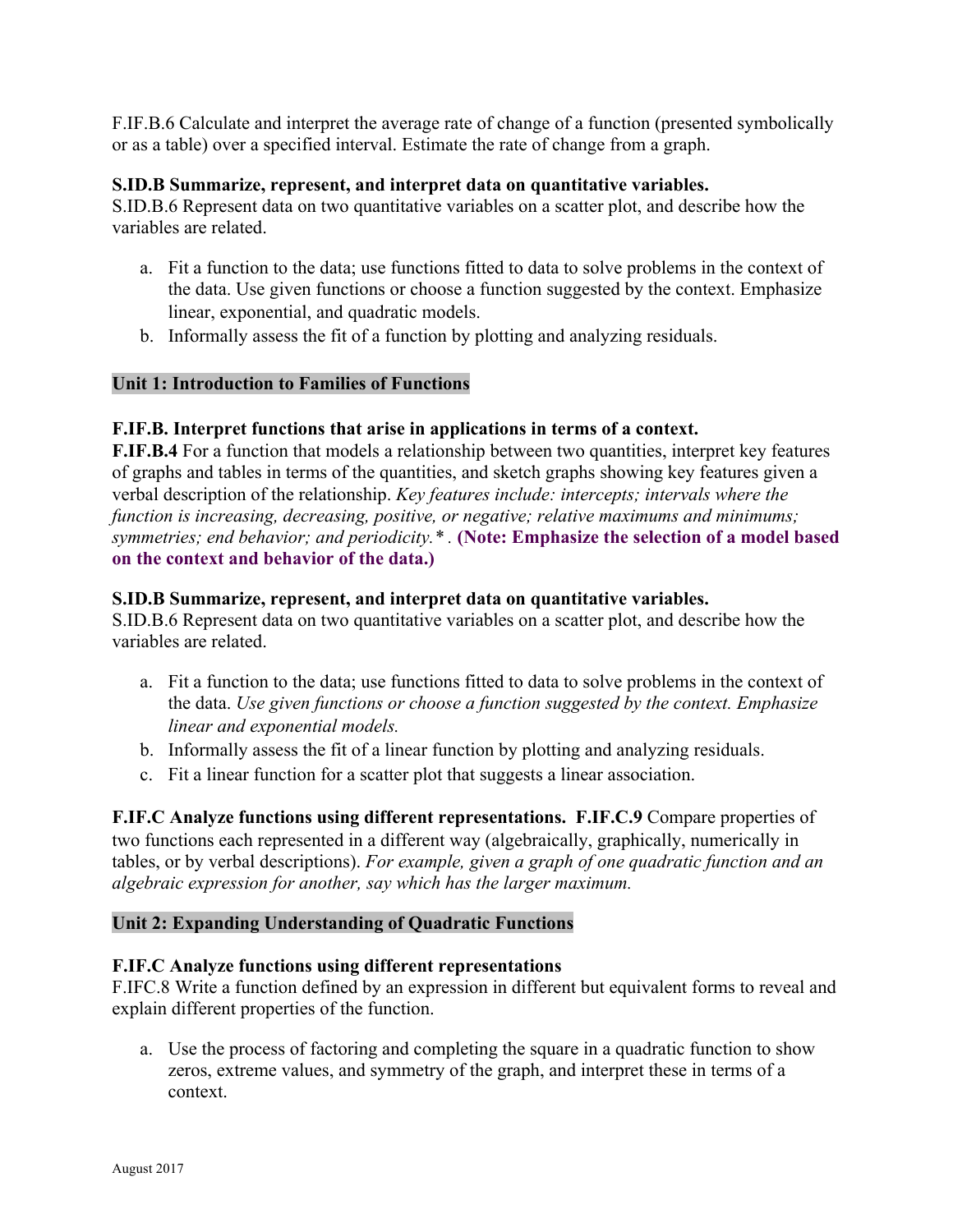# **N.CN.A Perform arithmetic operations with complex numbers**

N.CN.A.1 Know there is a complex number *i* such that  $\hat{i} = -1$ , and every complex number has the form *a + bi* with *a* and *b* real.

N.CN.A.2 Use the relation  $\hat{i}$  =-1 and the commutative, associative, and distributive properties to add, subtract, and multiply complex numbers.

### **A.REI.B Solve equations and inequalities in one variable.**

A.REI.B.4 Solve quadratic equations in one variable.

- a. Use the method of completing the square to transform any quadratic equation in  $x$  into an equation of the form  $(x - p)^2 = q$  that has the same solutions. Derive the quadratic formula from this form.
- b. Solve quadratic equations by inspection (e.g., for  $x^2 = 49$ ), taking square roots, completing the square, the quadratic formula and factoring, as appropriate to the initial form of the equation. Recognize when the quadratic formula gives complex solutions and write them as  $a + bi$  for real numbers a and b.

### **N.CN.C Use complex numbers in polynomial identities and equations.**

N.CN.C.7 Solve quadratic equations with real coefficients that have complex solutions.

### **A.REI.C Solve Systems of Equations**

A.REI.C.7 Solve a simple system consisting of a linear equation and a quadratic equation in two variables algebraically and graphically.

### **N.CN.C Use complex numbers in polynomial identities and equations.**

N.CN.C.9 (+) Know the Fundamental Theorem of Algebra; show that it is true for quadratic polynomials. **(Algebra II GT only)** 

N.CN.C.8 (+) Extend polynomial identities to the complex numbers. *For example, rewrite x<sup>2</sup> + 4 as*  $(x + 2i)(x - 2i)$ *.* (Algebra II GT only)

### **G.GPE.A Use coordinates to prove simple geometric theorems algebraically.** G.GPE.A.2 Derive the equation of a parabola given a focus and directrix. **(Algebra II GT only)**

### **Unit 3: Polynomial Functions**

# **A.APR.A Perform arithmetic operations on polynomials.**

A.APR.A.1 Understand that polynomials form a system analogous to the integers, namely, they are closed under the operations of addition, subtraction, and multiplication; add, subtract, and multiply polynomials.

# **F.BF.A Build a function that models a relationship between two quantities.**

**F.BF.A.1** Write a function that describes a relationship between two quantities.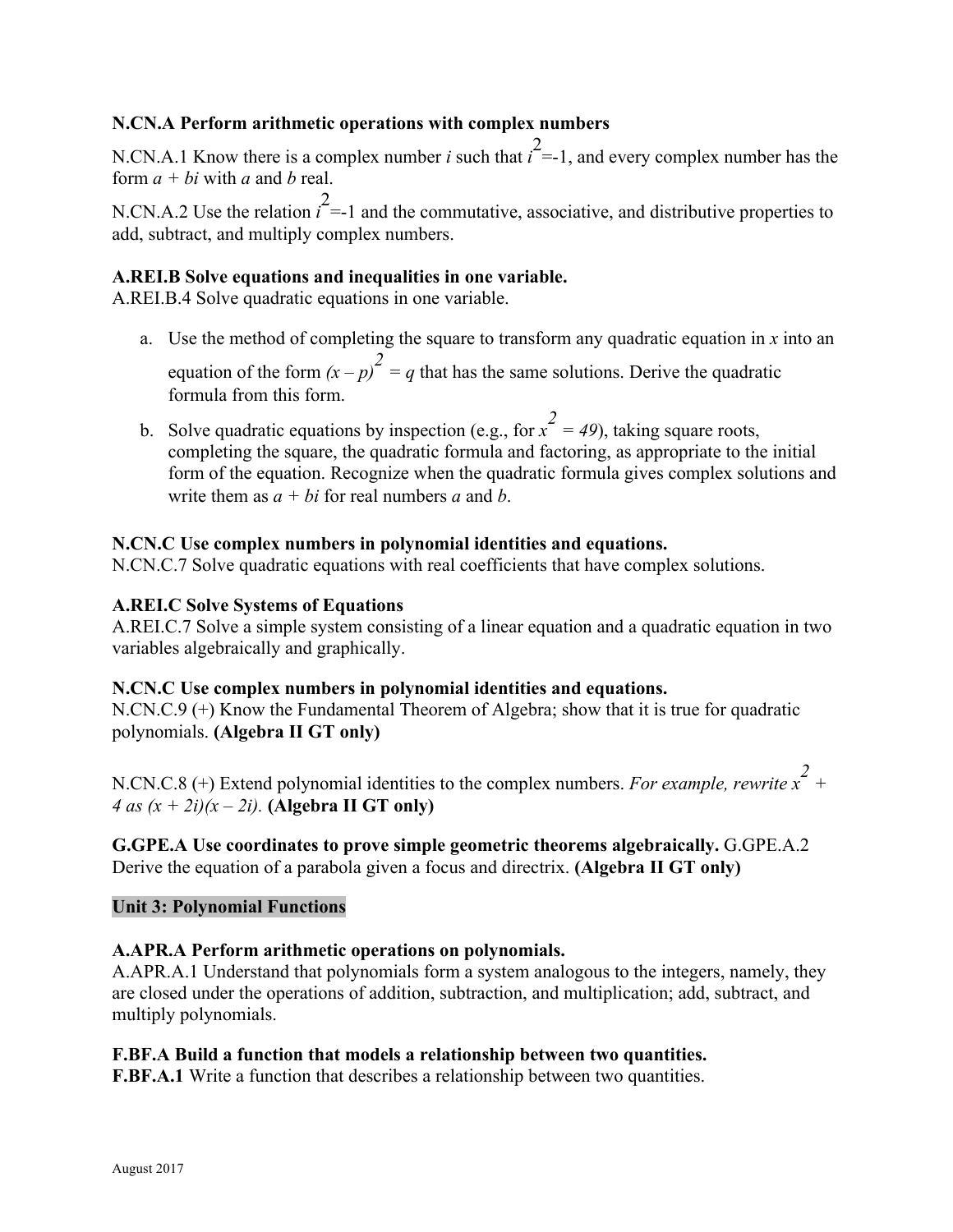b. Combine standard function types using arithmetic operations.

### **Analyze functions using different representations.**

F.IF.C.7 Graph functions expressed symbolically and show key features of the graph, by hand in simple cases and using technology for more complicated cases.\*

c. Graph polynomial functions, identifying zeros when suitable factorizations are available, and showing end behavior.

### **F.IF.B Interpret functions that arise in applications in terms of a context.**

**F.IF.B.4** For a function that models a relationship between two quantities, interpret key features of graphs and tables in terms of the quantities, and sketch graphs showing key features given a verbal description of the relationship. *Key features include: intercepts; intervals where the function is increasing, decreasing, positive, or negative; relative maximums and minimums; symmetries; and end behavior.\** 

# **F.BF.B Build new functions from existing functions.**

**F.BF.B.3** Identify the effect on the graph of replacing  $f(x)$  by  $f(x) + k$ ,  $k f(x)$ ,  $f(kx)$ , and  $f(x + k)$  for specific values of *k* (both positive and negative); find the value of *k* given the graphs. Experiment with cases and illustrate an explanation of the effects on the graph using technology. Include recognizing even and odd functions from their graphs and algebraic expressions for them.

### **F.IF.C Analyze functions using different representations.**

**F.IF.C.9** Compare properties of two functions each represented in a different way (algebraically, graphically, numerically in tables, or by verbal descriptions).

### **A.APR.B Understand the relationship between zeros and factors of polynomials.**

A.APR.B.3 Identify zeros of polynomials when suitable factorizations are available, and use the zeros to construct a rough graph of the function defined by the polynomial.

# **A.REI.D Represent and solve equations graphically.**

**A.REI.D.11** Explain why the *x*-coordinates of the points where the graphs of the equations  $y=f(x)$  and  $y=g(x)$  intersect are the solutions of the equation  $f(x)=g(x)$ ; find the solutions approximately, e.g., using technology to graph the functions, make tables of values, or find successive approximations.

### **A.APR.C Use polynomial identities to solve problems.**

A.APR.C.4 Prove polynomial identities and use them to describe numerical relationships. For example, the polynomial identity  $(x^2 + y^2)^2 = (x^2 - y^2)^2 + (2xy)^2$  can be used to generate Pythagorean triples.

A.APR.C.5 (+) Know and apply the Binomial Theorem for the expansion of  $(x + y)^n$  in powers of *x* and *y* for a positive integer *n*, where *x* and *y* are any numbers, with coefficients determined for example by Pascal's triangle. **(Algebra II GT only)**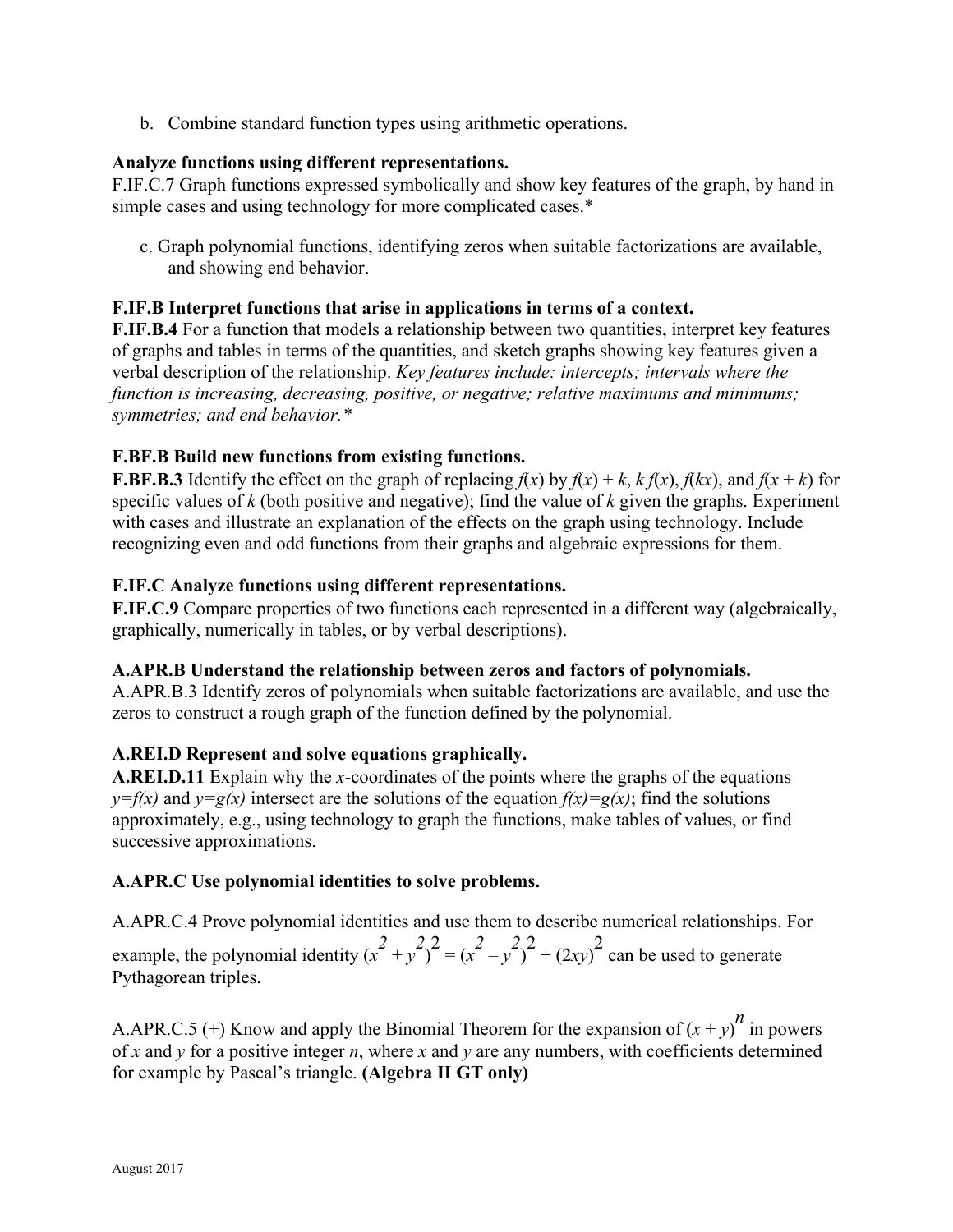### **Unit 4: Radical and Rational Functions**

### **F.IF.C Analyze functions using different representations.**

F.IF.C.7 Graph functions expressed symbolically and show key features of the graph, by hand in simple cases and using technology for more complicated cases.

b. Graph square root, cube root, and piecewise-defined functions, including step functions and absolute value functions.

### **N.RN.A Extend the properties of exponents to rational exponents.**

N.RN.A.1 Explain how the definition of the meaning of rational exponents follows from extending the properties of integer exponents to those values, allowing for a notation for radicals in terms of rational exponents.

N.RN.A.2 Rewrite expressions involving radicals and rational exponents using the properties of exponents.

### **Understand solving equations as a process of reasoning and explain the reasoning.**

A.REI.A.2 Solve simple rational and radical equations in one variable, and give examples showing how extraneous solutions may arise.

### **F.IF.C Analyze functions using different representations.**

F.IF.C.7 Graph functions expressed symbolically and show key features of the graph, by hand in simple cases and using technology for more complicated cases.

d. Graph rational functions, identifying zeros and asymptotes when suitable factorizations are available, and showing end behavior.

### **A.APR.B Understand the relationship between zeros and factors of polynomials.**

A.APR.B.2 Know and apply the Remainder Theorem: For a polynomial *p(x)* and a number *a*, the remainder on division by  $x - a$  is  $p(a)$ , so  $p(a) = 0$  if and only if  $(x - a)$  is a factor of  $p(x)$ .

### **A.APR.D Rewrite rational expressions.**

A.APR.D.6 Rewrite simple rational expressions in different forms; write *a(x)/b(x)* in the form  $q(x) + r(x)/b(x)$ , where  $a(x)$ ,  $b(x)$ ,  $q(x)$ , and  $r(x)$  are polynomials with the degree of  $r(x)$  less than the degree of  $b(x)$ , using inspection, long division, or, for the more complicated examples, a computer algebra system.

# **A.REI.D Represent and solve equations graphically.**

**A.REI.D.11** Explain why the *x*-coordinates of the points where the graphs of the equations  $y=f(x)$  and  $y=g(x)$  intersect are the solutions of the equation  $f(x)=g(x)$ ; find the solutions approximately, e.g., using technology to graph the functions, make tables of values, or find successive approximations. Include cases where  $f(x)$  and/or  $g(x)$  are linear, polynomial, and rational functions.\*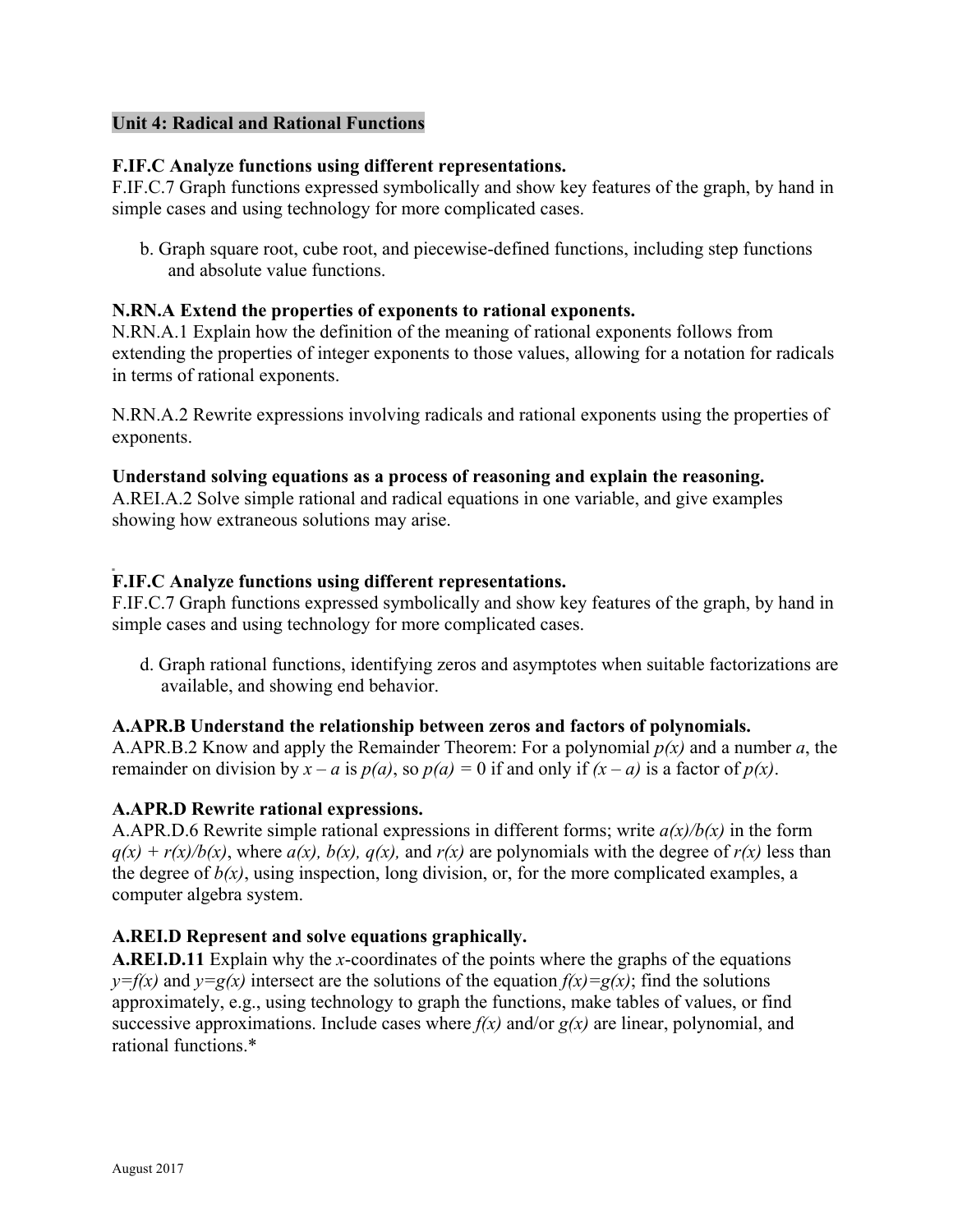# **Unit 5: Exponential and Logarithmic Functions**

### **F.IF.A Understand the concept of a function and use function notation.**

F.IF.A.3 Recognize that sequences are functions, sometimes defined recursively, whose domain is a subset of the integers.

### **F.BF.A Build a function that models a relationship between two quantities.**

F.BF.A.2 Write geometric sequences both recursively and with an explicit formula, use them to model situations, and translate between the two forms.

### **F.LE.A Construct and compare linear and exponential models and solve problems.**

F.LE.A.2 Construct exponential functions, including geometric sequences, given a graph, a description of a relationship, or two input-output pairs (include reading these from a table).

### **F.LE.B Interpret expressions for functions in terms of the situations they model.**

F.LE.B.5 Interpret the parameters in an exponential function in terms of a context.

### **A.SSE.B Write expressions in equivalent forms to solve problems.**

A.SSE.B.4 Derive the formula for the sum of a finite geometric series (when the common ratio is not 1), and use the formula to solve problems.

### **F.BF.B Build new functions from existing functions.**

**F.BF.B.4** Find inverse functions. *Focus on linear functions, but consider simple situations where* 

*the domain of the function must be restricted in order for the inverse to exist, such as f(x)* =  $\frac{2}{x}$ , x *> 0.* 

a. Solve an equation of the form  $f(x) = c$  for a simple function f that has an inverse and write an expression for the inverse.

### **F.IF.C Analyze functions using different representations.**

F.IF.C.7 Graph functions expressed symbolically and show key features of the graph, by hand in simple cases and using technology for more complicated cases.\*

e. Graph exponential and logarithmic functions, showing intercepts and end behavior.

### **F.IF.B Interpret linear and exponential functions that arise in applications in terms of a context.**

**F.IF.B.6** Calculate and interpret the average rate of change of a function (presented symbolically or as a table) over a specified interval. Estimate the rate of change from a graph.

### **F.IF.C Analyze functions using different representations.**

**F.IF.C.9** Compare properties of two functions each represented in a different way (algebraically, graphically, numerically in tables, or by verbal descriptions).

### **F.BF.A Build a function that models a relationship between two quantities.**

**F.BF.A.1** Write a function that describes a relationship between two quantities.\*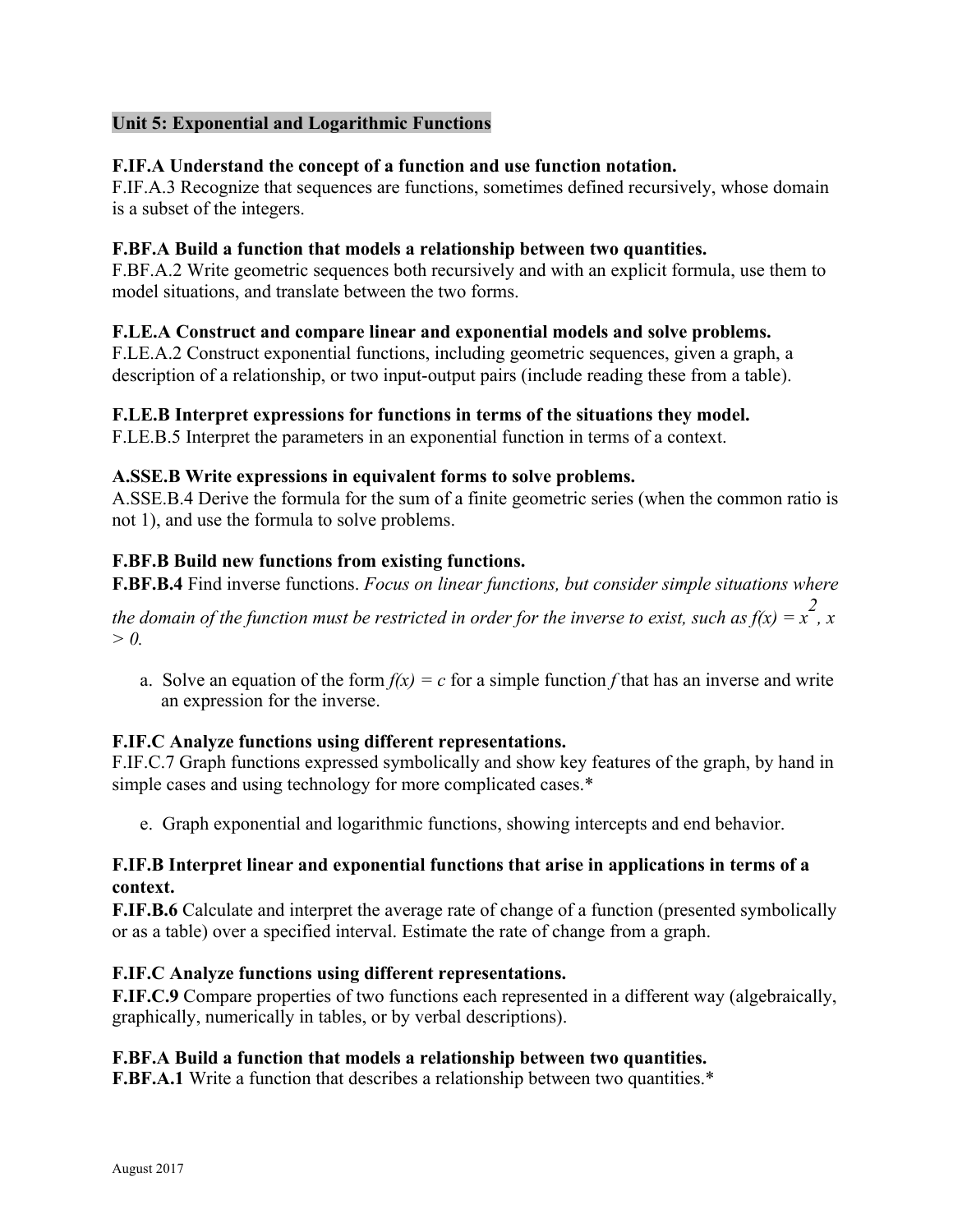b. Combine standard function types using arithmetic operations.

# **A.SSE.B Write expressions in equivalent forms to solve problems**

A.SSE.B.3. Choose and produce an equivalent form of an expression to reveal and explain properties of the quantity represented by the expression.

c. Use the properties of exponents to transform expressions for exponential functions.

# **F.BF.B Build new functions from existing functions.**

**F.BF.B.3** Identify the effect on the graph of replacing  $f(x)$  by  $f(x) + k$ ,  $k f(x)$ ,  $f(kx)$ , and  $f(x + k)$  for specific values of *k* (both positive and negative); find the value of *k* given the graphs. Experiment with cases and illustrate an explanation of the effects on the graph using technology. Include recognizing even and odd functions from their graphs and algebraic expressions for them.

# **A.REI.D Represent and solve equations graphically.**

**A.REI.D.11** Explain why the *x*-coordinates of the points where the graphs of the equations  $y=f(x)$  and  $y=g(x)$  intersect are the solutions of the equation  $f(x)=g(x)$ ; find the solutions approximately, e.g., using technology to graph the functions, make tables of values, or find successive approximations. Include cases where  $f(x)$  and/or  $g(x)$  are linear, exponential, and logarithmic functions.\*

# **F.LE.A Construct and compare linear, quadratic, and exponential models and solve problems.**

F.LE.A.4 For exponential models, express as a logarithm the solution to *a*  $b^{ct} = d$ , where *a*, *c*, and *d* are numbers and the base *b* is 2, 10, or *e*; evaluate the logarithm using technology.

# **Unit 6: Trigonometric Functions**

# **F.TF.A Extend the domain of trigonometric identities.**

F.TF.A.1 Understand radian measure of an angle as the length of the arc on the unit circle subtended by the angle.

F.TF.A.2 Explain how the unit circle in the coordinate plane enables the extension of trigonometric functions to all real numbers, interpreted as radian measures of angles traversed counterclockwise around the unit circle.

# **F.IF.C Analyze functions using different representations.**

F.IF.C.7 Graph functions expressed symbolically and show key features of the graph, by hand in simple cases and using technology for more complicated cases.\*

e. Graph trigonometric functions, showing period, midline, and amplitude.

# **F.IF.B Interpret functions that arise in applications in terms of a context.**

**F.IF.B.4** For a function that models a relationship between two quantities, interpret key features of graphs and tables in terms of the quantities, and sketch graphs showing key features given a verbal description of the relationship. *Key features include: intercepts; intervals where the function is increasing, decreasing, positive, or negative; relative maximums and minimums;*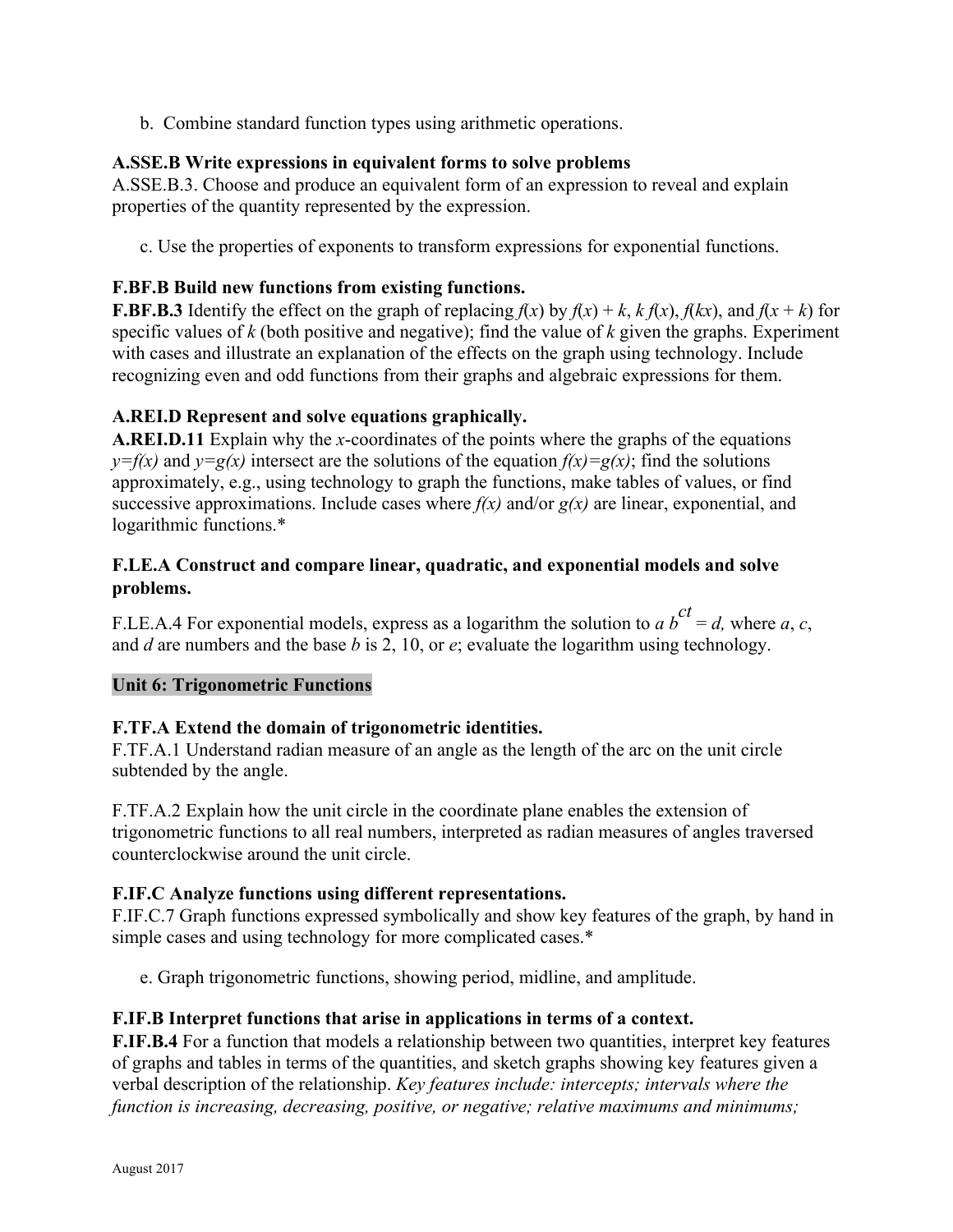*symmetries; end behavior; and periodicity.\** 

# **F.TF.B Model periodic phenomena with trigonometric functions.**

F.TF.B.5 Choose trigonometric functions to model periodic phenomena with specified amplitude, frequency, and midline.\*

# **F.TF.C Prove and apply trigonometric identities.**

F.TF.C.8 Prove the Pythagorean identity  $\sin^2(\theta) + \cos^2(\theta) = 1$  and use it to find  $\sin(\theta)$ ,  $\cos(\theta)$ , or tan( $\theta$ ), given sin( $\theta$ ), cos( $\theta$ ), or tan( $\theta$ ), and the quadrant of the angle.

### **Unit 7: Inferences and Conclusions from Data**

# **S.ID.A Summarize, represent, and interpret data on a single count or measurement variable.**

S.ID.A.4 Use the mean and standard deviation of a data set to fit it to a normal distribution and to estimate population percentages. Recognize that there are data sets for which such a procedure is not appropriate. Use calculators, spreadsheets, and tables to estimate areas under the normal curve.

### **S.IC.A Understand and evaluate random processes underlying statistical experiments.**

S.IC.A.1 Understand statistics as a process for making inferences about population parameters based on a random sample from that population.

# **Make inferences and justify conclusions from sample surveys, experiments, and observational studies.**

S.IC.B.3 Recognize the purposes of and differences among sample surveys; explain how randomization relates to each.

# **S.IC.A Understand and evaluate random processes underlying statistical experiments.**

S.IC.A.2 Decide if a specified model is consistent with results from a given data- generating process, e.g., using simulation.

# **Make inferences and justify conclusions from sample surveys, experiments, and observational studies.**

S.IC.B.4 Use data from a sample survey to estimate a population mean or proportion; develop a margin of error through the use of simulation models for random sampling.

S.IC.B.5 Use data from a randomized experiment to compare two treatments; use simulations to decide if differences between parameters are significant.

S.IC.B.6 Evaluate reports based on data.